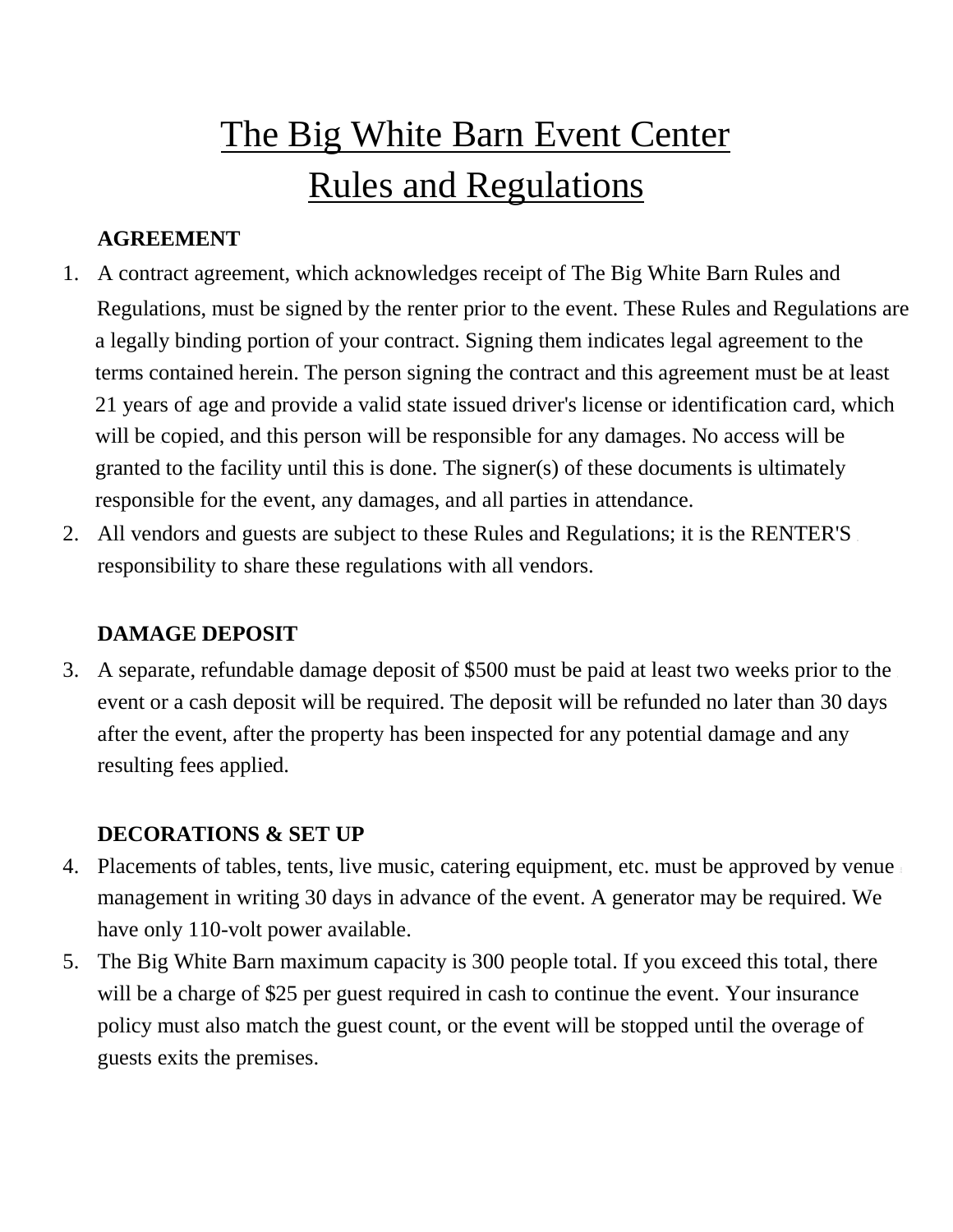- 6. Decorations that require additional cleanup are not permitted, and if used, the additional cleanup fee will be applied. These decorations consist of but are not limited to glitter, confetti, artificial snow, bubble machines, etc. (Glitter may be thrown outside the building.)
- 7. Due to risk to livestock and our grounds, all petals used on property must be from living plants. No artificial petals. Should these items be used, an additional cleaning fee will be assessed.
- 8. Existing signs placed in the building may not be removed or relocated.
- 9. All rental and personal items must enter and exit the facility within your rental period. No deliveries or pick-ups are to be scheduled prior to or after the rental period. All items must be out of the venue at the clients' exit. The venue is not responsible for any items left after the rental period expires.

## **ALCOHOL**

- 10. ALL ALCOHOLIC BEVERAGES CONSUMED MUST BE SERVED BY A VENUE APPROVED TABC CERTIFIED BARTENDER. Any drink with any alcoholic content whatsoever, regardless of container type, must be served by a TABC certified bartender. Alcohol may only be served while security is on the property. (This includes pre-ceremony beverages.)
- 11. If having alcohol, in addition to a TABC Certified bartender, you must also have venue approved security officers present and you are required to purchase an additional alcohol liability insurance policy (for the total guest count) in the amount of one million dollars, naming the venue as an additional insured. All of the above must be present with any open container on property. Please confirm your bartender and security officer the day of your event. No alcohol will be opened until both are present. For all events over 150 guests, the venue requires one security officer per 100 additional guests.
- 12. Alcohol may not be served to minors.
- 13. At any time, if the venue staff or security deems alcohol consumption to be excessive, the staff or security has the authority to close down all alcohol service and/or evict inebriated or belligerent guests from the premises and/or end the event and no refund will be given. The venue will not be responsible for fees incurred by catering or bartending staff during unused time due to excessive alcohol consumption.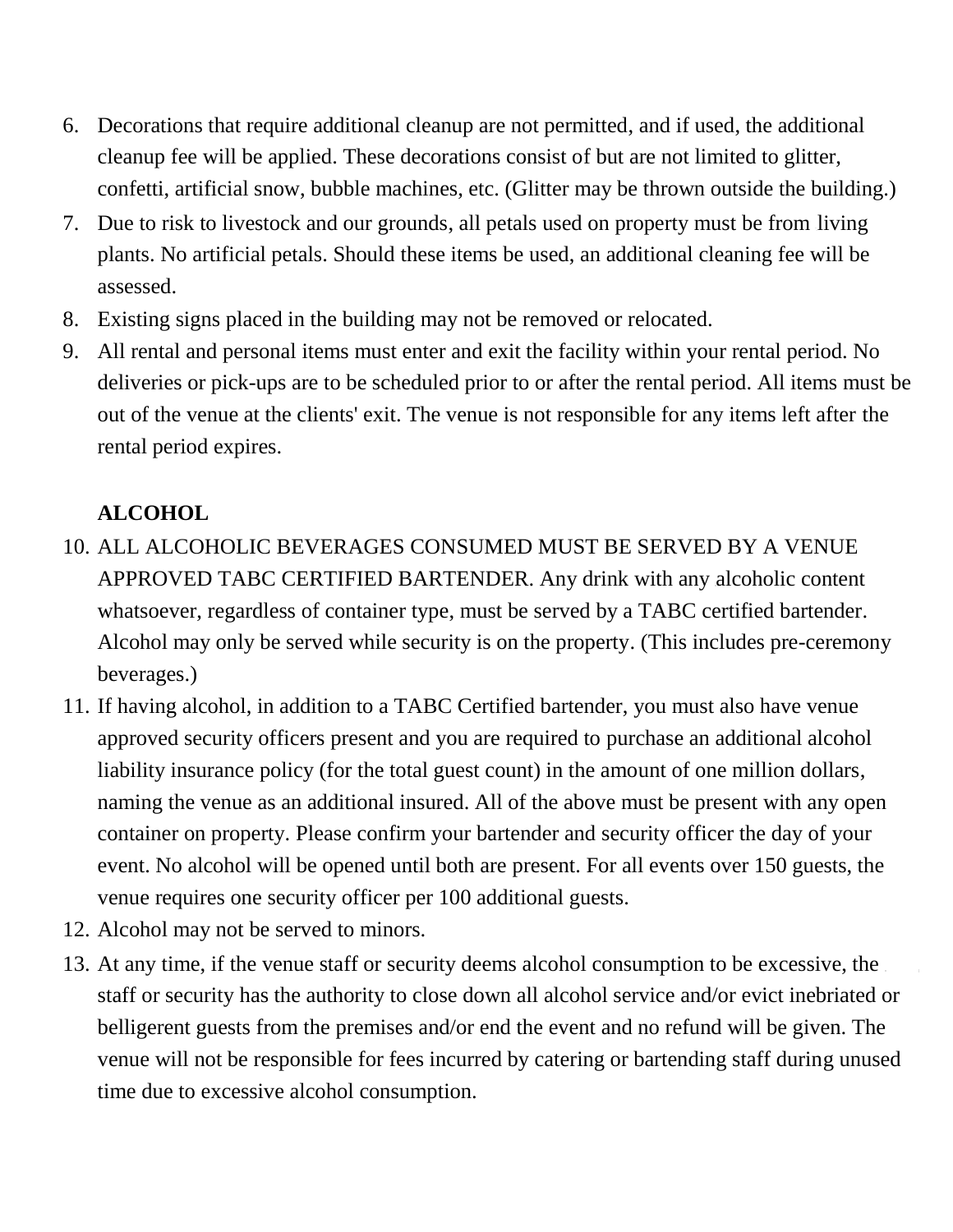#### **DURING EVENT RENTAL**

- 14. Set-up, wedding rehearsals and clean up time must happen within the 15-hour rental time.
- 15. Children under 18 are not permitted to wander the grounds unsupervised by an adult.
- 16. The Big White Barn is a rustic venue located in the center or various wildlife, plants, and animals. The venue is not responsible for guests who have negative interactions with or injuries from wildlife or nature.
- 17. Due to the local livestock, no pyrotechnics of any kind are allowed on property. We do allow a sparkler exit with 20-inch (maximum) metal sparklers as long as it takes place in the designated gravel area and the renter provides a water bucket for extinguishing. (A fire extinguisher is available in the kitchen should it be needed for emergencies.)
- 18. No vehicles allowed inside the building or on the grass for any reason. This includes all motorized vehicles. Any damage to the sprinkler system will result in damage fees.
- 19. No propane tanks are allowed inside venue for any reason.
- 20. Music is permitted inside the building only, unless prior permission is granted in writing by venue staff. (Light ceremony music may be played outdoor during daylight hours.) Noise levels are monitored at the discretion of venue staff and must not exceed 80 decibels at the north fence line.
- 21. No exterior kitchens are to be set up unless prior permission is granted in writing by venue staff.
- 22. Smoke only in designated areas and pick up any smoking trash. Smoking receptacles are located on the south end of the barn along the fence line and in the adult recreation area.
- 23. No smoking is allowed inside the Big White Barn or within 15 feet of any entrance. This includes the balcony of Bridal Suite as well as the back porch and pavilion.
- 24. Animals are not allowed inside the venue except for service animals.
- 25. Balcony of bridal suite is not intended to hold more than 1800 pounds maximum. The venue is not responsible for damage or injury if these limits are exceeded.
- 26. Unauthorized intoxicants, drugs, controlled substances and firearms are strictly prohibited.
- 27. Any person found in possession of or damaging articles belonging to the Big White Barn will be subject to proper legal actions. Ultimately the contract signer is responsible for the entire event and all parties in attendance.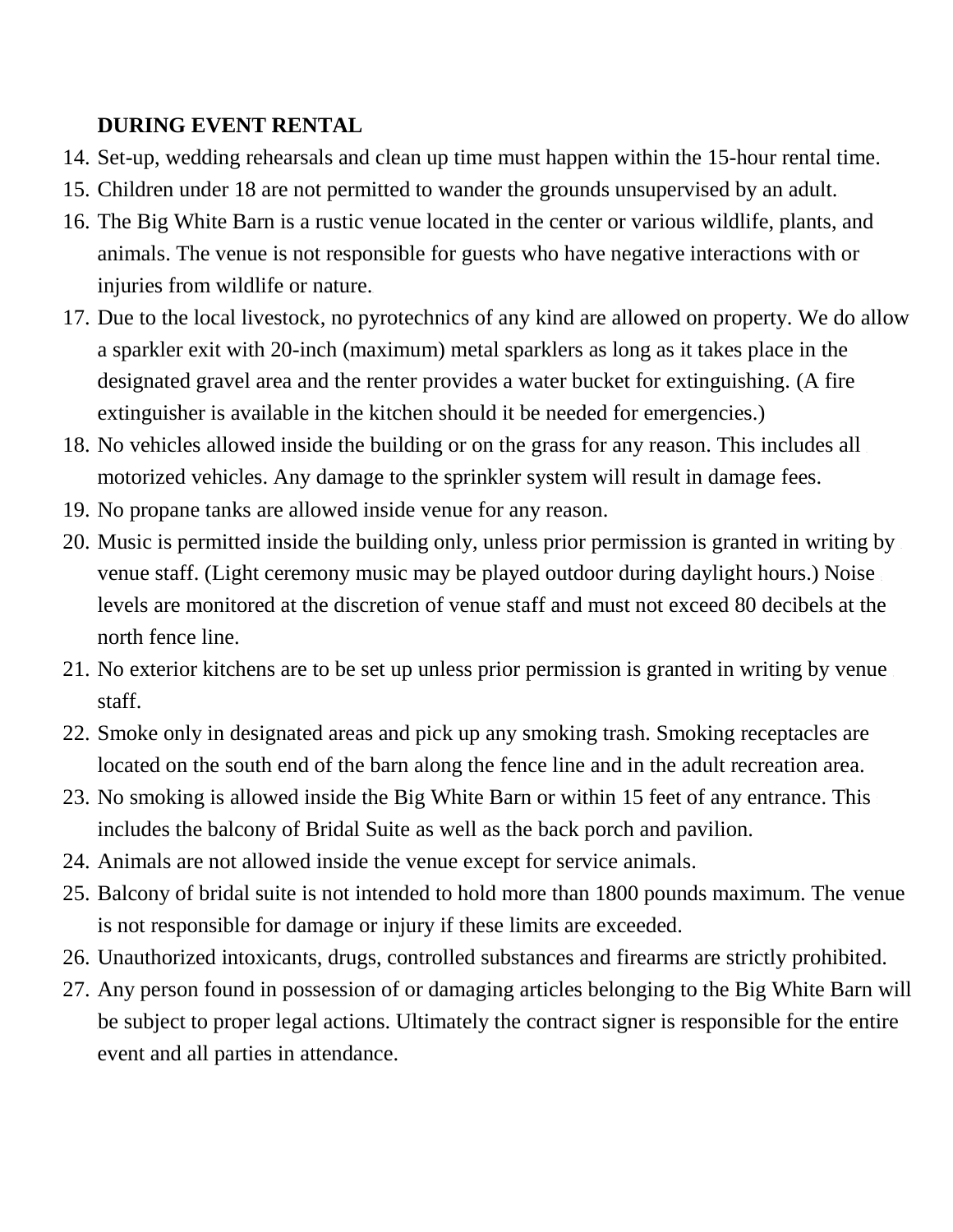- 28. All kitchen items, tables, chairs, decor and audio equipment, etc. are property of The Big White Barn and shall not be removed from the building at any time.
- 29. The Big White Barn is not responsible for lost, damaged or stolen personal items during your rental period or any items left after this period expires. Please make sure someone is on the premises at all times. Do no leave the venue open and unattended.
- 30. All cars must park in designated areas. Parking on roadsides or outside of designated areas is not permitted. Any vehicles violating this will be towed at the owner's expense. Any damage caused to the vehicle will be the RENTER's responsibility. We do offer parking attendant(s) for a fee. You may feel free to designate a person from your event to direct guest parking. If the RENTER wishes to procure licensed, triple insured valet service, the venue may be able to provide additional parking space.

### **CLEAN UP**

- 31. All events must be picked up (picking up outdoor trash, making sure all trash is in the trash cans, the kitchen is cleaned, and all food is removed or in the trash, taking personal décor items, etc) and premises vacated by 12:00am (midnight). This includes all rental/personal items. Pick up begins no later than ll pm. Failure to complete venue pick-up and vacate more than 15 minutes beyond 12:00am (midnight), will result in an additional hourly fee being automatically added to venue cost. The additional hourly rate for delay or clean up time is \$500 per hour.
- 32. All decorations must be removed without leaving damages. Be kind and leave the property as you found it. If lit candles are used, you must provide a glass surround for each candle that reaches 2 inches above the flame.
- 33. Any furniture used outdoors will need to be wiped free of mud and grass.
- 34. Groom's Room and Bridal Suite are to be cleaned of any trash or debris.
- 35. Kitchen must be cleaned by caterers or person providing food, which includes but is not limited to warming oven, sinks, table tops, refrigerator, ice maker, floors, trash removal etc. No food or floral is permitted in the venue sink.
- 36. Trash bags are available for use in the kitchen, as well as brooms and mops. Additional paper products can be found in this location as well (paper towels and toilet paper).